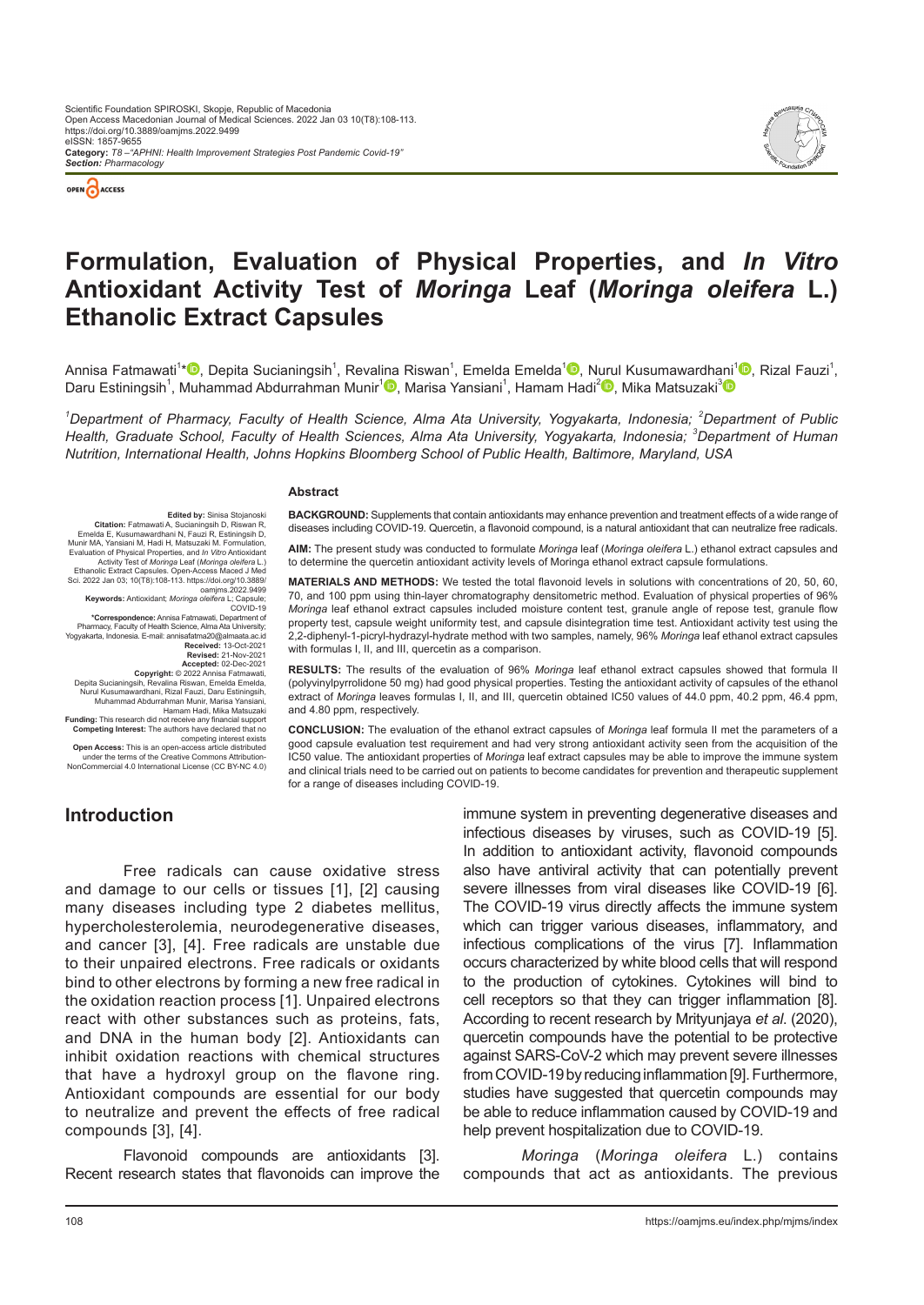*Fatmawati et al. Formulation, Evaluation of Physical Properties, and In Vitro Antioxidant Activity Test of Moringa Leaf (Moringa oleifera L.) Ethanolic Extract Capsules*

research stated that phytochemical screening in *Moringa* leaf extract contains flavonoid compounds, tannins, terpenoids, alkaloids, and saponins [11]. *Moringa* leaves contain flavonoid compounds with marker compounds quercetin [12]. This compound can act as an antioxidant because it has a hydroxyl group with the working mechanism of donating a hydrogen atom to a hydroxyl group that can react with free radicals [13]. *Moringa* leaf ethanol extract has a stronger antioxidant power than n-hexane and ethyl acetate extracts because ethanol is the most effective solvent to attract flavonoid compounds [14]. The World Health Organization estimates that about 80% of the population in the developing countries use herbal plants as traditional medicine for basic needs for the treatment of diseases. The use of herbs as medicines is associated with their ability as antioxidants to be made into pharmaceutical preparations [15]. Dosage forms that can be considered for the formulation of herbal medicines from *Moringa* leaves are capsules. Capsules have an attractive shape, can mask the smell and even taste of the active substance or added ingredients, are easy to swallow, and disintegrate quickly in the stomach [16]. Our study aims to formulate *Moringa* leaf extract into capsules for the evaluation of physical properties, determination of total flavonoid content, and test of antioxidant activity using the 2,2-diphenyl-1-picryl-hydrazyl-hydrate (DPPH) method.

# **Methods**

## *Materials*

The ingredients used were *Moringa* leaf powder obtained from Beringharjo Market, Yogyakarta, 96% ethanol (Bratachem), capsule shell no.0, DPPH (Merck), quercetin (Merck), aerosil, polyvinylpyrrolidone (PVP-K30), avicel, lactose, formic acid, methanol pro analysis, toluene, ethyl acetate, and silica gel GF-254 (Merck). The equipment used is Pyrex glass, Oven (Memmert UN 55), Spectrophotometry (Thermo Scientific 201 UV-Vis), and Camag Thin-Layer Chromatography (TLC) Scanner.

#### *Collection and extraction procedure*

*Moringa* leaf powder (*M. oleifera* L.) was obtained from Beringharjo Market Yogyakarta in September 2020. *Moringa* leaf powder weighed 500 g dissolved using 96% ethanol 2.5 L (1: 5), maceration for  $3 \times 24$  h, and remuneration 1 time. The filtrate was heated over a water bath or concentrated using a vacuum rotary evaporator  $60^{\circ}$ C and the thick extract formed will be calculated by calculating the percentage yield [12].

#### *Formulation*

*Moringa* leaf extract capsules (MLECs) were made by mixing *Moringa* leaf ethanol extract with powdered excipients into a mortar and pestle until homogeneous. Then dissolve the polyvinylpyrrolidone with 96% ethanol until it dissolves evenly and mix it into the powder containing the ethanol extract of *Moringa* leaves in a mortar. The wet granules were then sieved using a number 10 mesh sieve and dried at 40–60°C for 1 h in the oven. The granules were then sieved using a number 12 mesh sieve and then put into capsule shell number 0 [16]. The MLEC formulation is listed in Table 1. Furthermore, evaluation of physical properties includes moisture content (MC) (%), angle of rest (degrees), flow rate (g/s), weight uniformity (g), and breakdown time test (minutes) [17].

|  | Table 1: Formulation capsule of Moringa leaf extract |  |  |  |
|--|------------------------------------------------------|--|--|--|
|  |                                                      |  |  |  |

| Ingredients          | Function        | Formula  |             |             |
|----------------------|-----------------|----------|-------------|-------------|
|                      |                 | F I (mq) | $F II$ (mg) | $FIII$ (mg) |
| Moringa extract      | Active compound | 250      | 250         | 250         |
| Aerosil              | Glidant         | 10       | 10          | 10          |
| Polyvinylpyrrolidone | <b>Binders</b>  | 25       | 50          | 75          |
| Avicel               | Disintegrant    | 50       | 50          | 50          |
| Lactose              | Filler          | 165      | 140         | 115         |
| Total                |                 | 500      | 500         | 500         |

Information: FI (Formula I), FII (Formula II), and F III (Formula III).

## *Determination of total flavonoid levels in Moringa leaf capsules by TLC densitometry*

The capsule sample of the best formula from the physical properties test weighed 50.0 mg and then dissolved in pro-analytical methanol (pa) in a 10 ml volumetric flask. The quercetin standard 25.0 mg of was dissolved in 25 ml of pro-analytical methanol solvent. Prepare a series of standard solutions of 20–100 ppm quercetin. The stationary phase using a 10 × 10 cm Silica Gel GF254 plate was heated in an oven at 100°C for 10 min. Samples and standards were spotted (0.5 ml) on the plate, at a distance of 10 mm. The elution distance used was 80 mm carried out at room temperature (28  $\pm$  2°C), with toluene: ethyl acetate: formic acid, 5:4:0.2 (v/v/v) as mobile phase, in a glass Camag chamber previously was saturated with the mobile phase for 20 min. The stationary phase (plate) of TLC which has been dried in a fume hood is then inserted into the Densitometer (Camag TLC Scanner). This research was conducted at the Faculty of Pharmacy, Ahmad Dahlan University, Yogyakarta [18].

## *Test of antioxidant activity of MLEC with DPPH method*

Preparation of 100 ppm DPPH solution was carried out by weighing 10 mg of DPPH powder then dissolved in 96% ethanol to the mark using a 100 mL volumetric flask and as a mother liquor placed in a dark glass bottle. The blank solution was made using 1.0 mL of 100 ppm DPPH solution then dissolved using 96%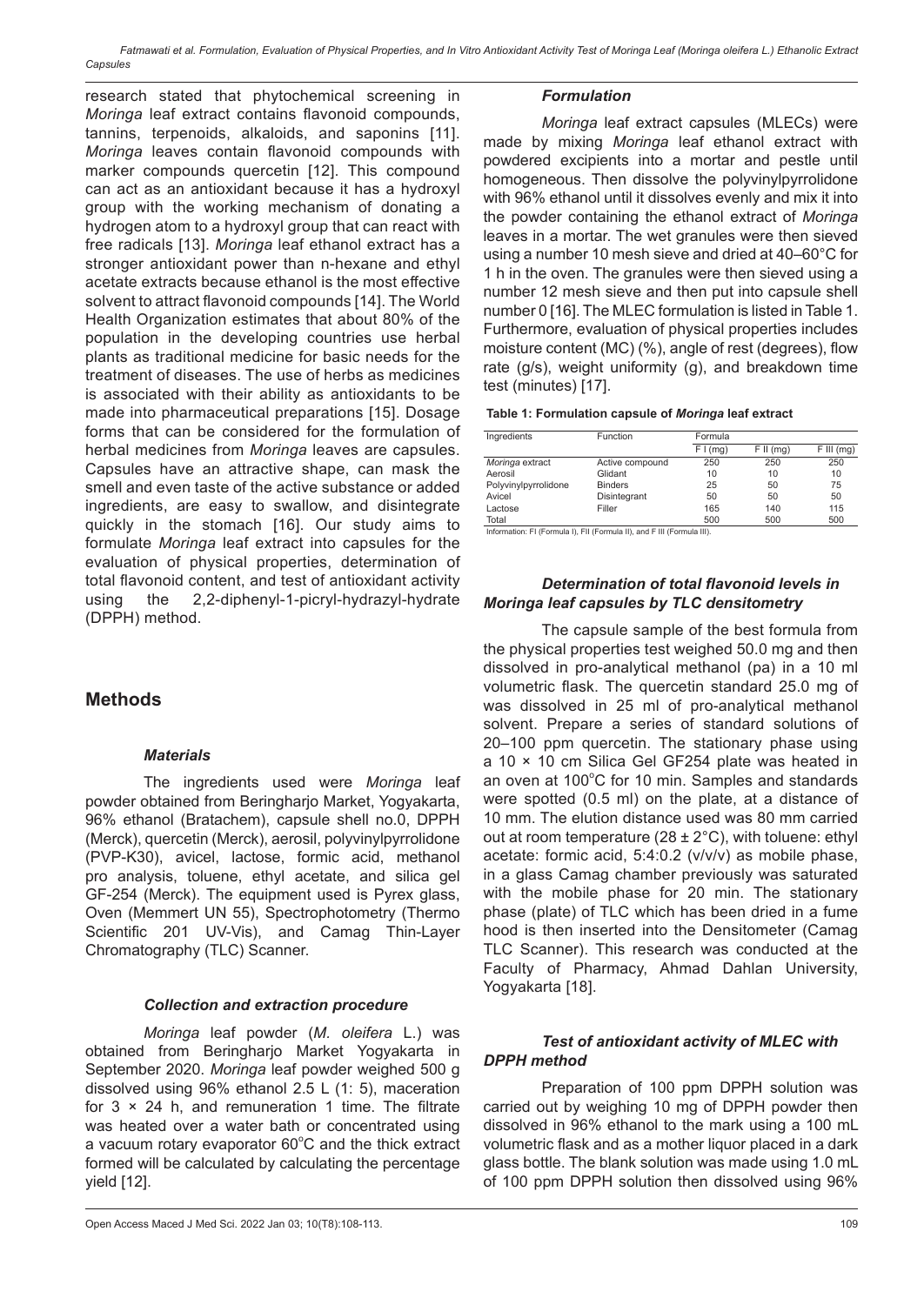ethanol in a 5.0 mL volumetric flask, adding solvent to the limit mark. Let stand for 30 min and measure the absorbance at a wavelength of 517 nm. The 100 ppm quercetin mother liquor was prepared by weighing 10 mg of quercetin powder then dissolved in 96% ethanol while stirring and homogenized in a 100 mL volumetric flask to make 100 ppm quercetin solution. Furthermore, variations in concentrations of 2 ppm, 4 ppm, 6 ppm, 8 ppm, and 10 ppm were made. Solutions of various concentrations as much as 1 ml, each added 1.0 mL of 100 ppm DPPH solution, vortexed, and incubated for 30 min in a dark room [19].

% Reduction = ((Abs control - Abs assay) / Abs Control) x 100%

#### Abs: Absorbance

Equation 1. The equation of DPPH reduction percentage.

The sample solution was made with a concentration of 1000 ppm by weighing the capsule powder according to the calculation of sample preparation and dissolved using 96% ethanol as solvent. Add 96% ethanol to the mark in a 25 mL volumetric flask, shake until homogeneous. Then make a series of sample solution concentrations, namely, 100; 200; 300; 400; and 500 ppm of the mother liquor sample of 1000 ppm. Solutions of various concentrations as much as 1 ml, each added 1.0 mL of 100 ppm DPPH solution, vortexed, and incubated for 30 min in the flask covered. The DPPH reduction percentage of MLEC (Moringa Leaf Ethanolic Capsule), wich was calculated by the Equation 1, that would be followed by the regression linier . The IC50 value is calculated by entering the number 50 as Y in the linear regression equation (Y=  $bx + a$  [19].

## **Results**

#### *Evaluation of physical properties*

The thick extract formed was calculated by calculating the percentage yield as 23.8%. Table 2 shows the results of the evaluation of *Moringa* leaf ethanol extract capsules through several tests such as the calculation of % MC, granule angle of repose, granule flow rate, capsule weight uniformity, and capsule disintegration time test with several formulas using different amounts of PVP [17].

**Table 2: Results of evaluation of** *Moringa* **leaf ethanol extract capsules**

| Formula                                                                                     | MC (%)          | AR (degrees)     | FR (q/s)        | WU(q)               | BTT (min)       |  |
|---------------------------------------------------------------------------------------------|-----------------|------------------|-----------------|---------------------|-----------------|--|
|                                                                                             | $1.75 \pm 0.06$ | $35.17 \pm 2.14$ | $4.72 \pm 0.16$ | $0.4656 \pm 0.5412$ | $4.12 \pm 0.15$ |  |
| - 11                                                                                        | $3.62 \pm 0.00$ | $30.27 \pm 2.67$ | $5.93 \pm 0.11$ | $0.4678 \pm 0.5436$ | $2.42 \pm 0.30$ |  |
| Ш                                                                                           | $4.57 \pm 0.00$ | $38.07 \pm 2.00$ | $2.95 \pm 0.03$ | $0.4665 \pm 0.5419$ | $5.25 \pm 0.20$ |  |
| Information: MC: Moisture content, AR: Angle of rest, FR: Flow rate, WU: Weight uniformity, |                 |                  |                 |                     |                 |  |

BTT: Breakdown time test.

### *Total flavonoid levels in Moringa leaf capsules by TLC densitometry*

Spectro-densitometric scanning quercetin was performed in fluorescence 389.0 nm (Figure 1), while at the theory mode at 380 nm [18]. Table 3 shows that MLECs contain a high flavonoid 8.97% (w/w), compared to a thick *Moringa* leaf extract containing a total flavonoid not <6.30% (w/w) calculated as quercetin. The results of linear regression calculations between the grade series and the area (Figure 2) are obtained with linear regression equations Y = 101.21x - 508.19 with  $R^2$ = 0.9849. The linear regression equation can be used to calculate the total flavonoid content as quercetin.

#### *Antioxidant activity of capsule*

The standard DPPH experimental wavelength was 517.16 nm. The results of the antioxidant capsules of *Moringa* leaf extract compared with quercetin. Table 4 shows the antioxidant results in all MLEC formulas and quercetin standards including the category of very strong antioxidants (< 50 ppm) [13].

# **Discussion**

*Moringa* leaf ethanol extract was obtained using the maceration or filtration method without heating, this method prevents decomposition of the compound due to heating. Immersion using ethanol solvent has better antioxidant activity than n-hexane and ethyl acetate solvent [14]. Maceration with ethanol is a suitable extraction method and solvent for extracting high-quality antioxidant raw materials from *Moringa* leaves for the development of pharmaceutical and nutraceutical products [20], [21]. The TLC densitometry method in the analysis of the total flavonoid content of *Moringa* leaf capsules was chosen because it is selective and sensitive when compared to the UV–visible spectrophotometric method. The highperformance liquid chromatography (HPLC) method is also an option in the analysis of flavonoid content, but this method has limited applications, such as extensive sample cleaning and the need for expensive solvents and a longer column stabilization period. High-performance TLC remains the choice of flavonoid content analysis because it is a versatile analytical technique that requires inexpensive instrumentation and expertise [18].

*Moringa* contains vitamins, minerals, proteins, essential phytochemicals, amino acids, carotenoids, and flavonoids that can be antioxidants [21]. Studies have examined the use of *Moringa* as a supplement in preventing infection with pathogens including SARS-CoV [22]. The immune modulator and immune stimulator activity of *Moringa* leaves makes it a suitable natural nutritional supplement and immune enhancer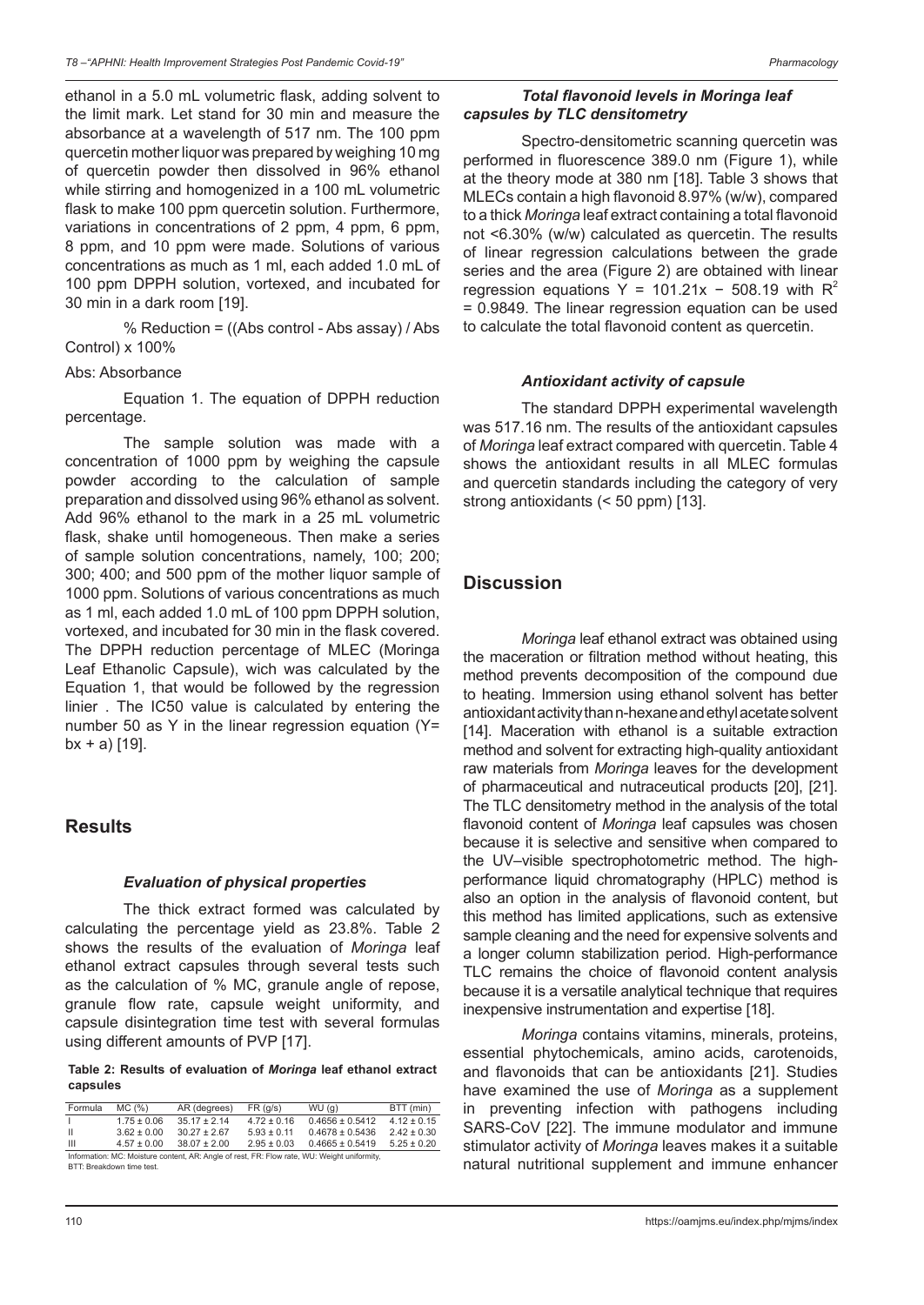*Fatmawati et al. Formulation, Evaluation of Physical Properties, and In Vitro Antioxidant Activity Test of Moringa Leaf (Moringa oleifera L.) Ethanolic Extract Capsules*



*Figure 1: The wavelength of the quercetin compound in TLC densitometry*



*Figure 2: Standard curve of quercetin on TLC densitometry*

against SARS-CoV-2 [23]. A study using an *in silico*based approach showed the possibility of identifying a strong inhibitor of SARS-CoV-2 Mpro from plant sources, such as *Moringa*. The antioxidant properties of the *Moringa* extract may be able to enhance the immune system of secondary infections after COVID-19. Other components in *Moringa* leaves that may have beneficial impact on the immune system play a role include pterygospermin and apigenin [24].

#### **Table 3: Total flavonoid capsule formula II**

| Sample replication | <b>AUC</b> | Quercetin levels % (w/w) | $X \pm SD$      |
|--------------------|------------|--------------------------|-----------------|
|                    | 1618.30    | 8.49                     | $8.97 \pm 0.44$ |
|                    | 1835.77    | 9.35                     |                 |
|                    | 1761.90    | 9.06                     |                 |

Das *et al*. (2020) showed that the total flavonoid content in *M. oleifera* leaves extract before synthesis was 23.0 ± 0.3% and in *M. oleifera* leaves extract after synthesis  $17.0 \pm 0.4\%$ . While in this study, we made the MLEC formula, which had the flavonoid content of 8.97  $\pm$  0.44%. This may be because this study used capsules as a sample so that the flavonoid content is reduced and further studies need to be carried out regarding the optimization of product manufacture on the total flavonoid content [25]. Studies have suggested that the content of flavonoids in *Moringa* leaves apart from being an antioxidant, may also be used as an antidiabetic, antibacterial, and dietary supplement [26], [27]. Nutraceutical products or supplements containing *Moringa* leaves may be able to contribute to prevention obesity and type 2 diabetes in Indonesian children and adolescents aged 10–18 years, many of whom lead unhealthy lifestyles with poor dietary choices [28], [29].

Quercetin is one of the bioactive compounds found in *Moringa* leaves, with strong antioxidant activity. **Table 4: Result of antioxidant activity of** *Moringa* **leaf capsule**

| Sample      | Concentration (ppm) | Absorbance | % inhibition | $IC_{50}$ (ppm) | Category    |
|-------------|---------------------|------------|--------------|-----------------|-------------|
| Formula I   | 100                 | 0.365      | 56.17        | 44.0            | Very strong |
|             | 200                 | 0.354      | 57.49        |                 |             |
|             | 300                 | 0.349      | 58.09        |                 |             |
|             | 400                 | 0.254      | 69.43        |                 |             |
|             | 500                 | 0.194      | 76.72        |                 |             |
| Formula II  | 100                 | 0.365      | 56.17        | 40.2            | Very strong |
|             | 200                 | 0.346      | 58.45        |                 |             |
|             | 300                 | 0.333      | 59.98        |                 |             |
|             | 400                 | 0.215      | 74.20        |                 |             |
|             | 500                 | 0.185      | 77.76        |                 |             |
| Formula III | 100                 | 0.368      | 55.77        | 46.4            | Very strong |
|             | 200                 | 0.352      | 57.73        |                 |             |
|             | 300                 | 0.345      | 58.49        |                 |             |
|             | 400                 | 0.213      | 74.40        |                 |             |
|             | 500                 | 0.200      | 75.96        |                 |             |
| Quercetin   | 2                   | 0.558      | 32.97        | 4.8             | Very strong |
|             | 4                   | 0.403      | 51.60        |                 |             |
|             | 6                   | 0.362      | 56.49        |                 |             |
|             | 8                   | 0.290      | 65.18        |                 |             |
|             | 10                  | 0.252      | 69.71        |                 |             |

*In vitro*, quercetin when reacted with DPPH, will be able to stabilize the unpaired electrons in DPPH. Chemical studies on quercetin compounds mainly focus on the antioxidant activity of metal ion complexes and their complex ions [30]. Pharmacologically, the antioxidant activity of quercetin compounds mainly its effects on enzymatic activity, glutathione, reactive oxygen species, and signal transduction pathways, which are caused by environmental exposure and toxicological conditions [29], [30]. The compound quercetin exhibits strong antioxidant activity by maintaining oxidative balance [30]. As an antioxidant, quercetin controls the effector mechanism of ROS production, with positive and negative effects of this antioxidant agent under conditions of oxidative stress [30]. Given the high concentration of quercetin in *Moringa*, the use of its supplements can inhibit the entry of the virus and have immunomodulatory properties. Oral supplementation doses with quercetin up to 1 g/day for 3 months did not produce significant side effects, so the consumption of *Moringa* leaf supplements was in accordance with this dose [6]. As an antioxidant, quercetin controls the effector mechanism of ROS production, with positive and negative effects of this antioxidant agent under conditions of oxidative stress [31], [32].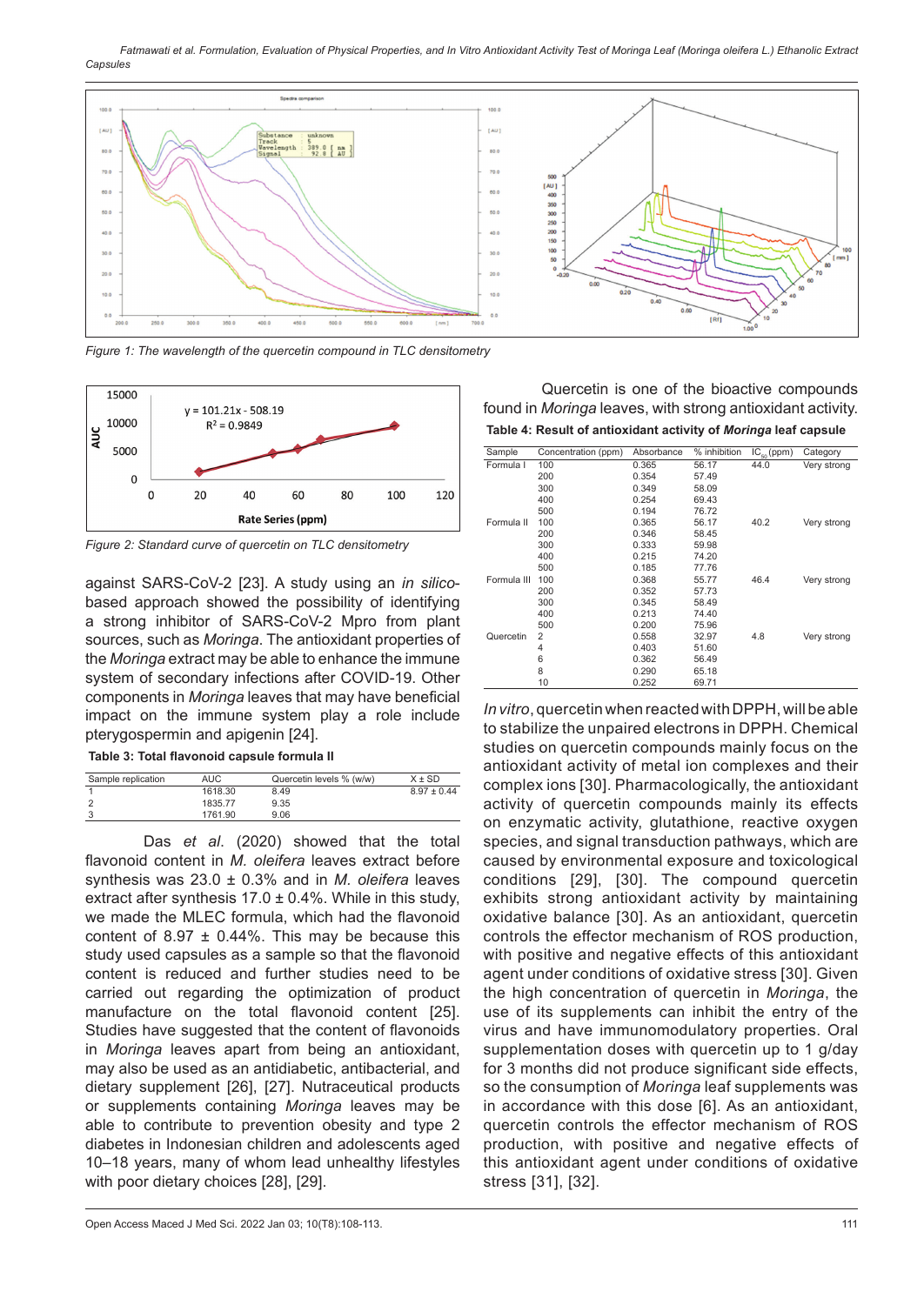Medicinal plants since hundreds or even thousands of years ago have an important role in the treatment of various diseases by humans. The development of drugs from natural ingredients, especially medicinal plants, continues to be researched to provide alternative therapies and disease prevention efforts. *Moringa* capsules from *M. oleifera* leaf extract have the potential to be a supplement to maintain health with their flavonoid content. This is also known by the results of the antioxidant activity of *Moringa* leaf capsules *in vitro* (DPPH) which showed strong antioxidant activity. It is necessary to test the antioxidant activity of *Moringa* leaf capsule supplements in humans to determine its pharmacological effectiveness clinically.

# **Conclusion**

All MLEC formulas met the evaluation parameters of physical properties and had very strong antioxidant activity category. Evaluation of the MLEC formula II is the best capsule evaluation parameters and had a very strong antioxidant activity IC50 of 40.2 ppm, and the total flavonoid content was  $8.97 \pm 0.44\%$  (w/w). The antioxidant properties of MLEC may be useful for the prevention of obesity and type 2 diabetes as well as for improving the immune system. We suggest future studies to examine the effectiveness of *Moringa*  supplements in preventing severe illnesses from viral diseases like COVID-19.

# **Acknowledgments**

The authors would like to acknowledge the financial support from the Directorate General of Higher Education, Ministry of Education and Culture, Research and Technology, The Republic of Indonesia through the grant of World Class Professor No: 2817/E4.1/ KK.04.05/2021, August 14, 2021. We would also thank to the Alma Ata University *Moringa* leaf research team and the Johns Hopkins Bloomberg School of Public Health.

# **References**

- 1. Aslani BA, Ghobadi S. Studies on oxidants and antioxidants with a brief glance at their relevance to the immune system. Life Sci. 2016;146:163-73. https://doi.org/10.1016/j.lfs.2016.01.014 PMid:26792059
- 2. Phaniendra A, Jestadi DB, Periyasamy L. Free radicals:

Properties, sources, targets, and their implication in various diseases. Indian J Clin Biochem. 2015;30(1):11-26. https://doi. org/10.1007/s12291-014-0446-0 PMid:25646037

- 3. Santos-Sánchez NF, Salas-Coronado R, Villanueva-Cañongo C, Hernández-Carlos B. Antioxidant compounds and their antioxidant mechanism. In: Antioxidants. Berlin, Germany: ResearchGate; 2019. p. 1-28.
- 4. Yang WT, Li Q, Shun BK. Bioactive flavonoids in medicinal plants: Structure, activity and biological fate. Asian J Pharm Sci. 2018;13(1):12-23. https://doi.org/10.1016/j.ajps.2017.08.004 PMid:32104374
- 5. Pizzino G, Irrera N, Cucinotta M, Pallio G, Mannino F, Arcoraci V, *et al*. Oxidative stress: Harms and benefits for human health. Oxid Med Cell Longev. 2017;2017:8416763. https://doi. org/10.1155/2017/8416763

PMid:28819546

- 6. Biancatelli RM, Berrill M, Catravas JD, Marik PE. Quercetin and Vitamin C: An experimental, synergistic therapy for the prevention and treatment of SARS-CoV-2 related disease (COVID-19). Front Immunol. 2020;11:1-11. https://doi. org/10.3389/fimmu.2020.01451 PMid:32636851
- 7. Ninfali P, Antonelli A, Magnani M, Scarpa ES. Antiviral properties of flavonoids and delivery strategies. Nutrients. 2020;12(9):2534. https://doi.org/10.3390/nu12092534 PMid:32825564
- 8. Costela-Ruiz VJ, Illescas-Montes R, Puerta-Puerta JM, Ruiz C, Melguizo-Rodríguez L. SARS-CoV-2 infection: The role of cytokines in COVID-19 disease. Cytokine Growth Factor Rev. 2020;54:62-75. https://doi.org/10.1016/j.cytogfr.2020.06.001 PMid:32513566
- 9. Mrityunjaya M, Pavithra V, Neelam R, Janhavi P, Halami PM, Ravindra PV. Immune-boosting, antioxidant and antiinflammatory food supplements targeting pathogenesis of COVID-19. Front Immunol. 2020;11:1-12. https://doi. org/10.3389/fimmu.2020.570122 PMid:33117359
- 10. Faradina A, Tseng SH, Ho DK, Nurwanti E, Hadi H, Purnamasari SD, *et al*. Adherence to COVID-19 nutrition guidelines is associated with better nutritional management behaviors of hospitalized covid-19 patients. Nutrients. 2021;13(6):1-12. https://doi.org/10.3390/nu13061918 PMid:34204893
- 11. Adekanmi AA, Adekanmi SA, Adekanmi OS. Qualitative and quantitative phytochemical constituents of *Moringa* leaf. Int J Eng Inf Syst. 2020;4:10-7.
- 12. Fatmawati A, Bachri MS, Nurani LH. Combination effects of *Moringa oleifera* leaf ethanol extract and *Andrographis paniculata* herb on blood glucose levels and pancreas histopathology of diabetic rats induced by streptozotocin. Maj Obat Tradis. 2019;24(2):85.
- 13. Sulastri E, Zubair MS, Anas NI, Abidin S, Hardani R, Yulianti R, *et al*. Total phenolic, total flavonoid, quercetin content and antioxidant activity of standardized extract of *Moringa oleifera* leaf from regions with different elevation. Pharmacogn J. 2018;10(6):S104-8.
- 14. Masfria M, Haro G, Nerdy N, Mierza V, Wahyuni HS, PermataYM. Antimicrobials activity, antioxidants activity and analysis of active extract chemical compounds content of *Moringa* (*Moringa oleifera* Lam.) leaf. Int J PharmTech Res. 2016;9(11):110-20.
- 15. World Health Organization Report. WHO Global Report on Traditional and Complementary Medicine. Geneva: World Health Organization; 2019. p. 1-228. Available from: https://www.apps.who.int/iris/bitstream/han